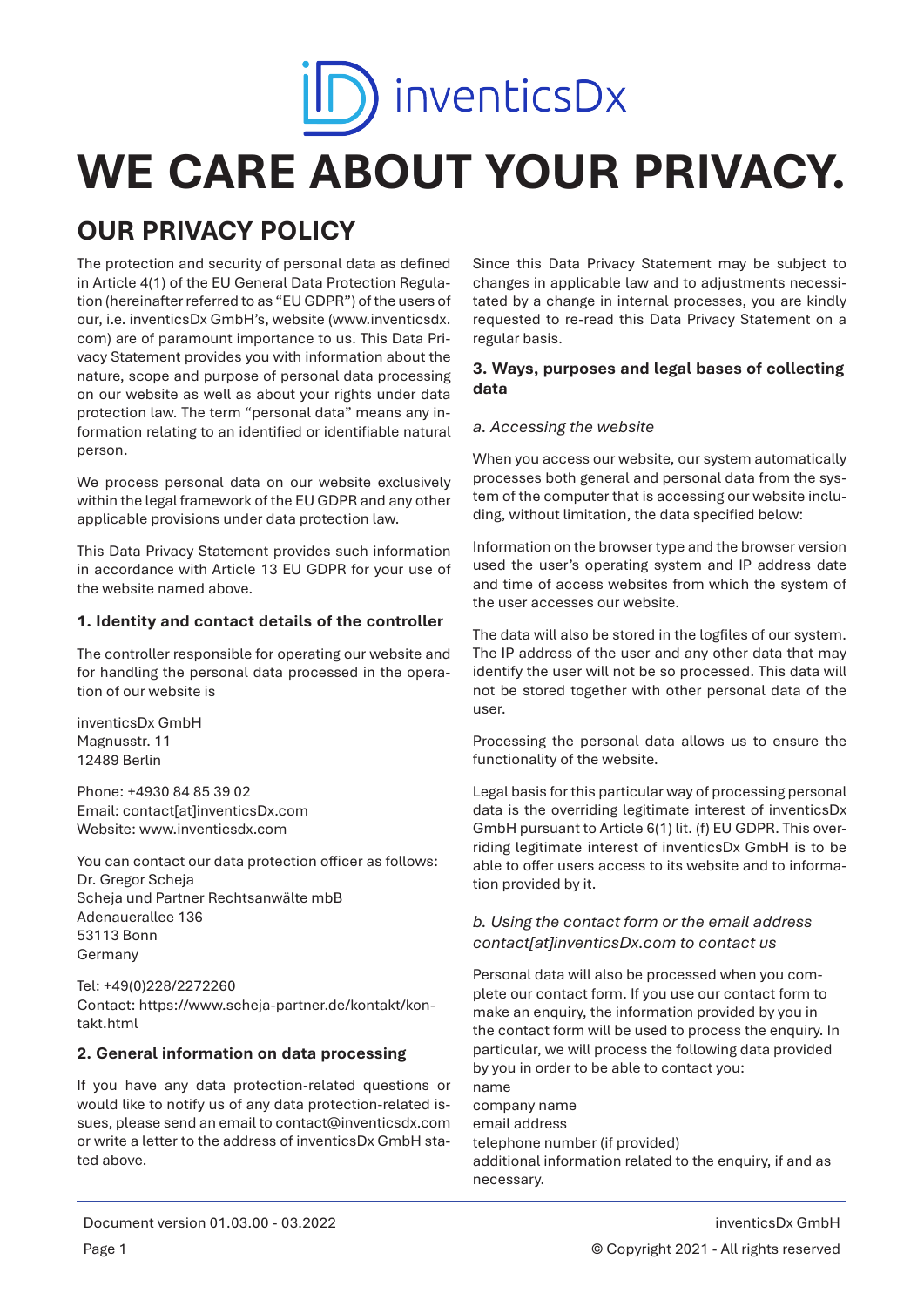Alternatively, you may contact us by sending an email to the address provided. In this case, the user's personal data provided in the email will be stored.

Legal basis for this particular way of processing personal data is the overriding legitimate interest of inventicsDx GmbH pursuant to Article 6(1) lit. (f) EU GDPR. This overriding legitimate interest of inventicsDx GmbH is to be able to contact the users of its website.e. Compliance with statutory obligations

We will also process your personal data in order to comply with statutory obligations, e.g. regulatory requirements as well as data retention requirements under commercial and tax laws. In this case, the relevant statutory provisions in conjunction with Article. 6(1) lit. (c) EU GDPR constitute the legal basis for processing your personal data.

### *c. Other types of data processing*

inventicsDx GmbH will use the personal data for any purpose other than the purposes described above only to the extent that this is necessary for the purposes of the legitimate interests pursued by us or by a third party (Article 6(1) lit. (f) EU GDPR) or the prevention of threats to national or public security or the prosecution of criminal offences.

Your personal data will not be analysed for marketing or other purposes.

In the event that we intend to process your personal data for any purpose other than the purposes described above, we will inform you in advance in accordance with and subject to applicable statutory provisions.

#### *4. Your rights*

Under the EU GDPR and the Federal Data Protection Act, you have the following rights, while it must be reviewed in each individual case whether the relevant requirements have been met:

Right of access to your personal data stored by us (Article 15 EU GDPR)

Right to rectification of inaccurate personal data and right to have incomplete personal data completed (Article 16 EU GDPR)

Right to erasure of your data (Article 17 EU GDPR)

Right to restriction of processing of your data (Article 18 EU GDPR)

Right to receive the data provided by you in a structured, commonly used and machine-readable format (Article 20 EU GDPR)

right to object at any time to the processing of your data for direct marketing purposes (Article 21(2) and (3) EU GDPR)

If and when we process your data for a legitimate interest, the right to object to such processing on grounds relating to your particular situation that conflict with such data processing (Article 21(1) EU GDPR)

In addition, you have the right to withdraw your consent at any time. This also applies to any consent given to us before the EU GDPR entered into force on 25 May 2018.

To exercise these rights, please notify us by post or by email to contact@inventicsdx.com. If you request access to your personal data stored by us, we may demand that you produce evidence showing that you are who you claim to be.

You have the right to lodge a complaint with the data protection officer named above or any data protection supervisory authority. The data protection supervisory authority competent for us is

Berliner Beauftragte für Datenschutz und Informationsfreiheit (Berlin Commissioner for Data Protection and Freedom of Information) Friedrichstraße 219 10969 Berlin

# *5. Data security and data protection, communication by email*

inventicsDx GmbH uses appropriate technical and organisational measures to prevent unauthorised access and disclosure and to ensure that personal data is accurate and is used lawfully. Nevertheless, no electronic communication is 100% secure, which means that all data and information you provide to inventicsDx GmbH may still be obtained by third parties by gathering such data and information unlawfully. inventicsDx GmbH may not be held responsible or liable for any errors occurring and/or any incidents of unauthorised access by third parties during data transmission.

Likewise, we are unable to ensure that data is 100% secure in communications by email. Therefore, we recommend you to communicate by post any information that must be treated with strict confidentiality.

# *6. SSL/TLS encryption*

Our website uses SSL/TLS encryption (transfer encryption) for security reasons and to ensure that any confidential content you send to us as the operator of the website is transferred securely. SSL (Secure Sockets Layer) and its predecessor TLS (Transport Layer Security) is a recognised network security protocol used to transfer data securely. You can recognise an encrypted connection by checking whether the address line of the browser switches from "http://" to "https://" and also by the appearance of the lock icon in the browser line.